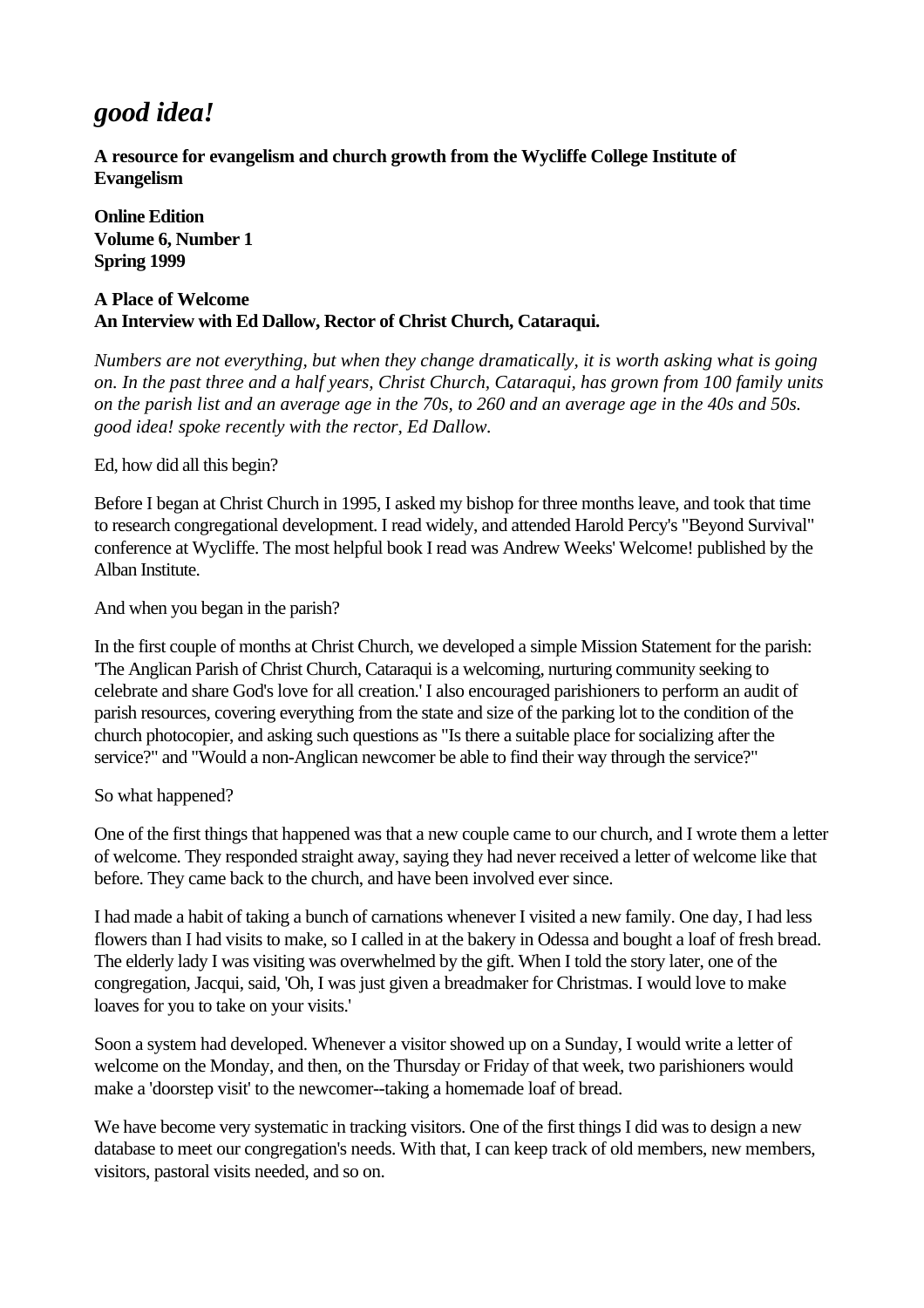You must be doing more than following up visitors to the church?

Well, we have a Ways and Means Committee whose job is to "enhance the social life of the parish." They plan one social event each month. Incidentally, 15 of the 21 members on that committee are themselves new members of the congregation. (Please mention that we appreciated the last issue of good idea! with its theme of parties. That was very relevant to our situation.)

It's a matter of attitude as much as anything. We work on the next-door neighbour principle. If a neighbour came over to your house for a meal, how would you treat them? One new person said she was very struck by the fact that the greeeter offered to take her husband's coat and hang it up. Well, that's the sort of thing you would do if a neighbour came to your home.

## What else are you doing?

Rites of passage are very important in our outreach. For instance, I offer three preparation classes for parents who want their babies baptised. To the third of those sessions I invite a couple from the parish, similar to the newcomers in age and interests, and introduce them as the parish sponsors. Together we walk through the BAS baptism service. Then, at the baptismal service, the parish sponsors meet the family, sit with them, and host them through the service, helping them whenever necessary. During the vows, the parish sponsors are asked and answer the question, 'Will you who witness these vows do everything in your power to support these persons in their life in Christ?' before I turn and ask it of the congregation as a whole. These parish sponsors host the family during coffee time, and are then responsible to keep in touch with the family over the next few months.

We also make a video of the baptism, which we offer as a gift to the family. We have a potter in the congregation who makes candle holders for the baptismal candle, and a lady who embroiders crosses which we give to each member of the baptismal party. A group in the church also makes a banner with the child's name embroidered on it.

As a result, the majority of families whose children have been baptised in the past three years are still attending Christ Church.

Ed, I hope this doesn't sound critical, but in a sense you're not doing anything new.

You're right. We're not doing anything new. It's all motherhood stuff. If there's anything we're doing that is distinctive, it's that we are being very intentional in what we are doing. We have worked out the cost of what we want to do, we have a plan, and we're following the plan. All I know is that people are coming, and, on the whole, they're staying. And it's certainly not to hear the rector's preaching!

Ed, thank you for your time.

A team from Christ Church is available to lead a Saturday morning workshop on welcoming . . . in Ontario at least! The Rev. Ed Dallow may be contacted by email at eldallow@limestone.kosone.com, or by phone at 613 542 8229.

# **A Response to the Interview with Ed Dallow**

*By Harold Percy*

I am very impressed by what I read of the development of the congregation at Christ Church, Cataraqui. As I read the interview with Ed Dallow, I believe there are several lessons to be learned from their experience:

1. Ed spent some time thinking out congregational development. Of course, not everybody can get a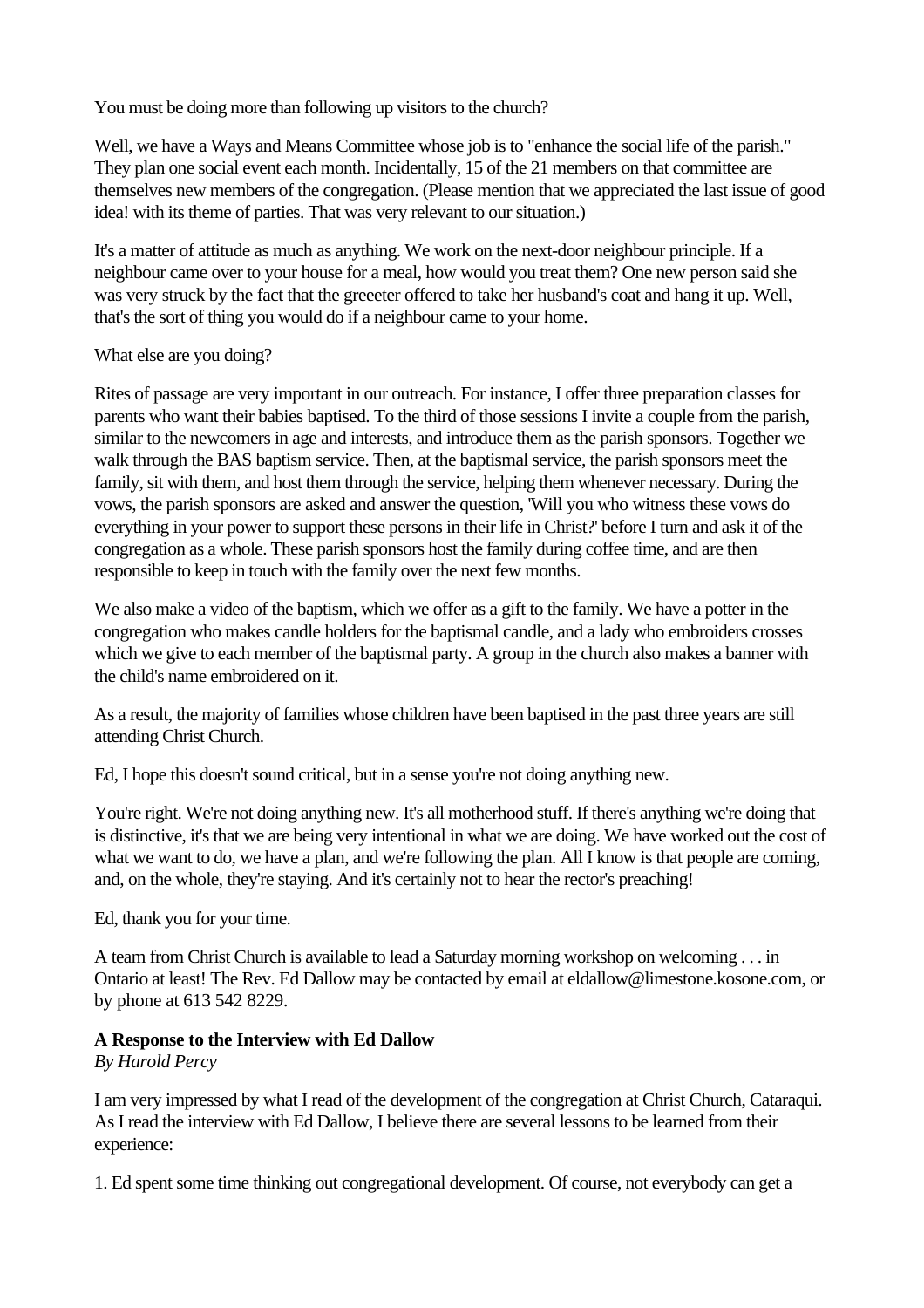leave of absence from his or her bishop to do that, but anyone can decide that, over the course of their yearÕs reading, they will make a point of reading three key books in the area of congregational development. Personally, I would choose Rick Warren's 'The Purpose-Drive Church', Tom Bandy's 'Kicking Habits', and Don Posterski's 'Future Faith Churches' for a perspective on the Canadian scene.

2. The parish developed a mission statement. Developing a mission statement does not solve all your problems, but it does force you to focus on who you are and why you exist. There are a lot of churches in this country which go from year to year without ever sitting down and seriously thinking through that simple question.

3. Using the parish audit helped create a climate and an expectation of growth. The rector gave the people ownership by nurturing in them the idea of growing and getting ready for company. I think that's brilliant. As a result, the whole congregation has developed an attitude of expectation and a climate of growth. Everything else being equal, the difference between growth and decline is this attitude on the part of the congregation.

4. The parish let newcomers know that this was a place that would welcome them and where they would be valued. Ed wrote them a letter right away. Parishioners took them a gift which said, 'We're really happy that you're here.'

Their attitude is not just, 'Oh, we're a nice friendly church and when people come they'll find us friendly.' Every church, whether it's a congregation of 25 or 500, needs a plan for what happens when a new person comes.

In fact, everybody knows how to welcome somebody. It's largely a question of common sense. We need to ask ourselves what situations we have been in where we felt strange, and what would we like to have happened to break that tension. The model really is how we treat people when they come to our home. We don't ask them if they'll help paint the roof, or ask how much money they've got in the bank, we make them comfortable.

5. The leadership are helping the congregation become a community by their one social event a month. What newcomers can sense is whether they are coming into a real community. That in turn changes the tenor of what happens in worship.

It's great to have new people on that Ways and Means committee, because those newcomers have friends who are not yet connected with the church. Serving on the committee also gives newcomers the sense that they are valued and have a contribution to make. Developing the social life of the parish is a job tailor-made for brand-new people.

6. This congregation is becoming intentional about the flow of traffic through the parish in terms of rites of passage. Ed is not simply meeting every request indiscriminately, but, on the other hand, he's not putting up huge barriers either. What is important is to let people know that we're very serious about what we do, and, on the other hand, we take them and their children very seriously too.

7. I like Ed's comment that people are not coming to hear the rector's preaching. It means the parish has a humble leader. At the same time, while he may not be Billy Graham or Martin Luther King, I can guarantee that, if people are coming back, then his preaching is helping them connect with God and get some spiritual guidance for their lives. Word is getting out to spiritually hungry people that this is a place worth checking out. Ed shouldn't underestimate what he's doing through his preaching.

#### **Towards A Theology of Welcome**

*A Bible study by John Bowen*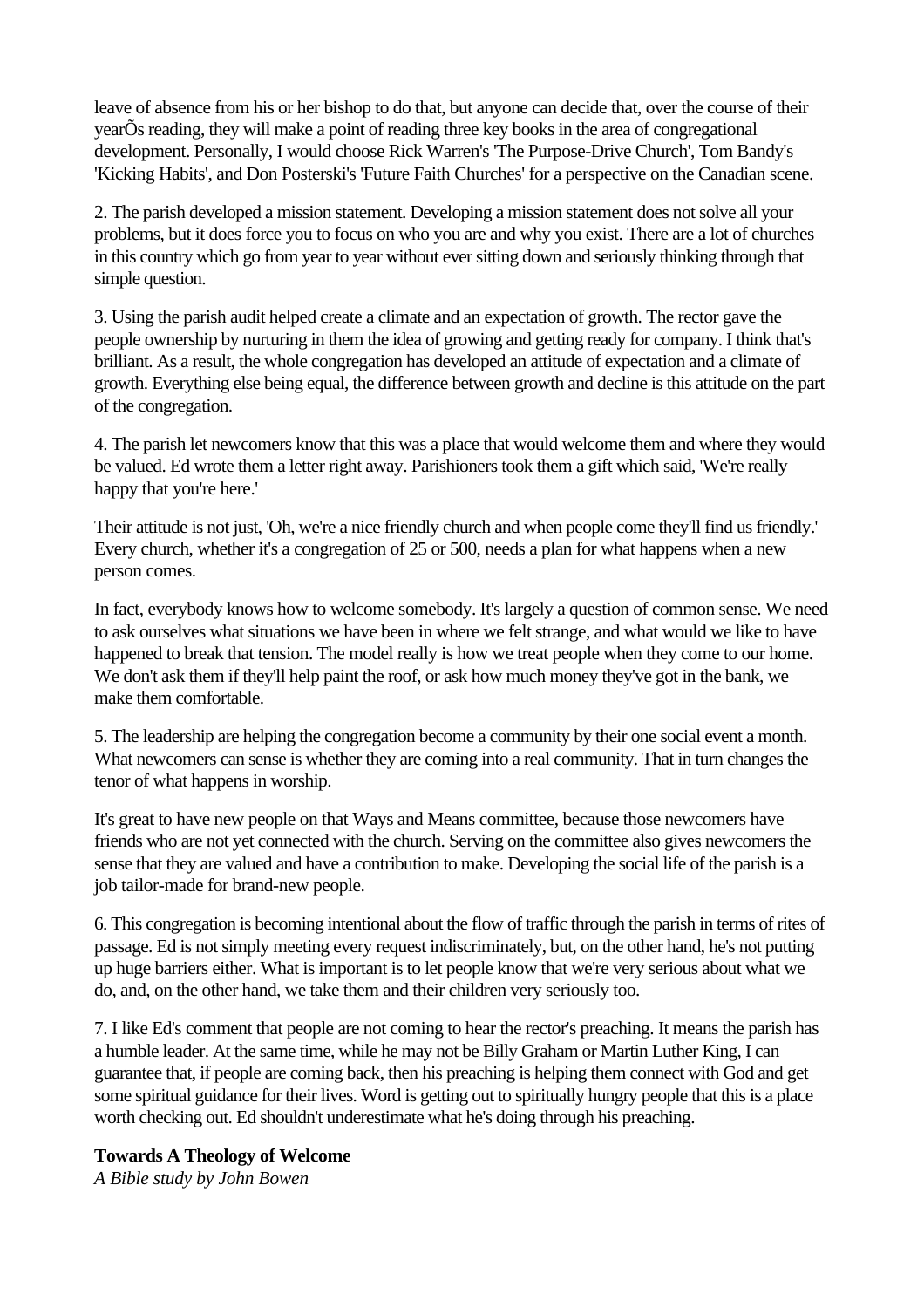Our student son said to us recently, 'By the way, I was talking to some street kids in Toronto the other day, and I gave them our phone number in case they needed it. I hope that's OK?' So far our mettle has not been tested, but it raised an interesting question. To welcome or not to welcome? Which is kinder . . . to everyone?

It brought home to me in a fresh way that welcoming is a very vulnerable thing to do. If I welcome this person, will they take advantage of me? Will they respect me? Will they . . . well, once they're through the door, anything could happen. I am no longer as much in charge of my life as I generally like to be.

All of which sharpened my wits as I began to think what welcoming means in the Bible. There are at least three dimensions to this topic:

## God welcoming us

God's posture, as Jesus shows it over and over again, is one of welcome towards humankind. Thus Jesus welcomes the crowds (Luke 9:11). In particular, he welcomes 'sinners'--to the discomfiture of the Pharisees. 'This fellow welcomes sinners and eats with them!' they say in amazed disgust (Luke 15:2). How can he open himself to such people? The story Jesus tells in response, of course, is all about a father who is also a welcomer. Would the son abuse the father's generosity a second time? Maybe. For the welcoming father, however, that made no difference.

The most frequent Greek word for welcome, or receive, is dechomai. Twice, when describing those banquets which are foretastes of God's eschatological banquet, Luke uses an unusual word for 'feast', 'doche', which is related to dechomai. Welcoming, it seems, is most naturally followed by feasting!

## Us welcoming God

God's hope is that humankind will reciprocate by welcoming God's banquet invitation. In fact, the word dechomai becomes almost a technical term in the New Testament--the equivalent of receiving or believing or trusting in God's salvation. So when the New Testament observes anyone engaged in 'welcoming', it is not just a sociological statement but also a theological one. The welcome means the welcomer has welcomed God's grace.

Thus when Zaccheus 'welcomes' Jesus into his house, it is almost Luke's code way of saying, 'Look! Do you get it? Zaccheus has entered the kingdom.' Zaccheus discovered, of course, that it costly to welcome Jesus, just as it is costly for God to welcome us.

It is not only receiving Jesus which has theological significance, however. When Jesus is sending out the twelve, he explains to them, 'Whoever welcomes you welcomes me' (Matthew 10:40 cf. John 13:20). Paul too understands that the messenger stands in for the speaker. When he recalls how the Galatians first welcomed him, he says, 'you welcomed me as an angel of God, as Christ Jesus' (Galatians 4:14). Their welcome of God's messenger was the beginning of their opening the door to God.

#### Us welcoming one another

The work of God's Spirit in us can be summarised as making us like Jesus, restoring the image of God in us. Part of that renewing is to turn us into welcomers in just the way that God is a welcomer.

Jesus urged us, 'When you give a feast [doch], invite the poor, the crippled, the lame and the blind...' (Luke 14:12-14) Paul says much the same thing, only in different words: 'Welcome one another, as God in Christ welcomed you.' (Romans 15:7) God is the standard by which we are to measure the warmth of our welcoming.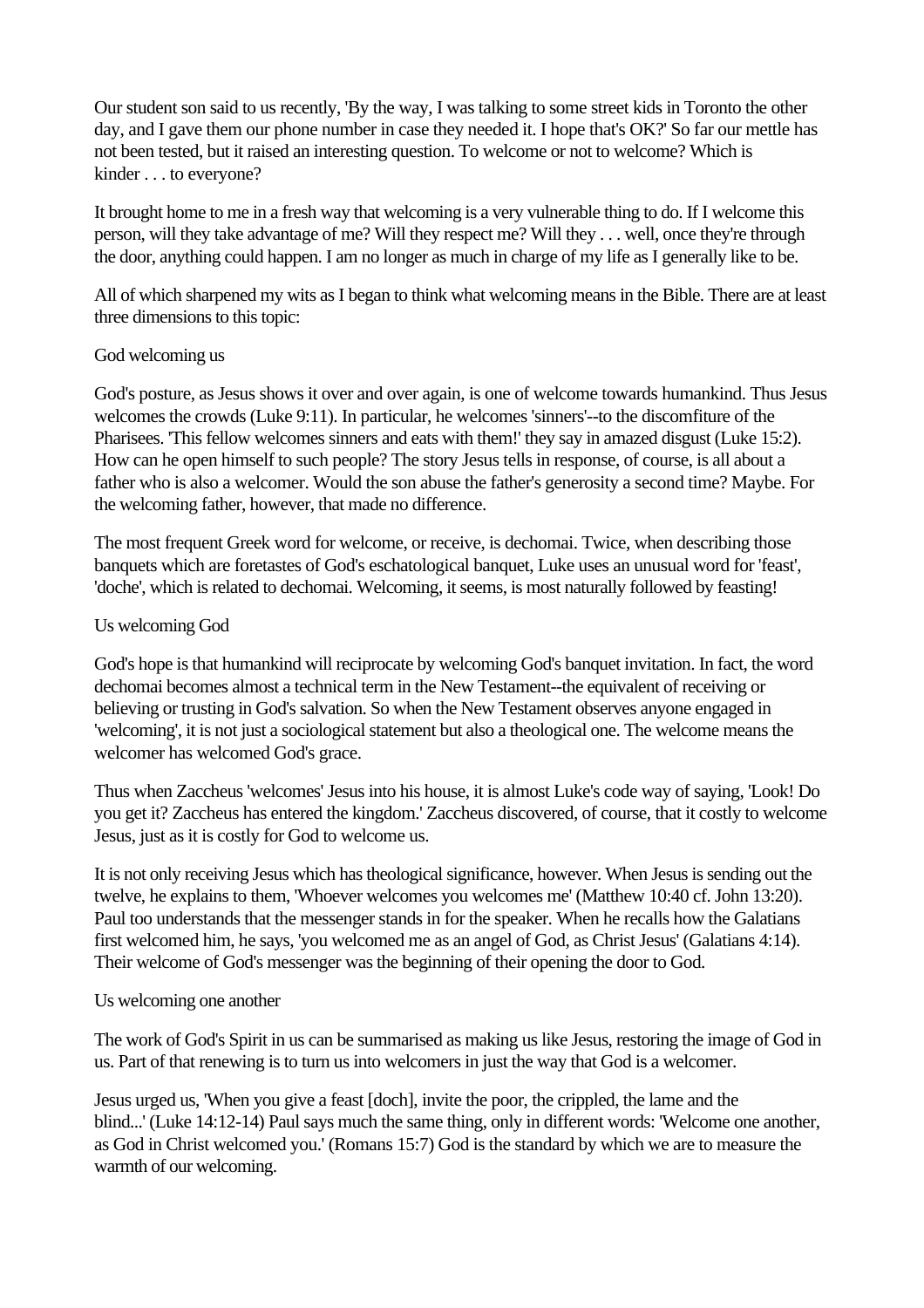For Paul, as for Jesus, this was not a matter of mere words. When Luke records at the climax of the Book of Acts that Paul 'welcomed all who came to him', we recognise this to be a Christ-like kind of welcoming, not least because Luke adds pointedly that Paul entertained 'at his own expense', just as God's welcoming is at God's own expense. (Acts 28:20)

When we welcome strangers into our churches, then, like Paul we are agents of God, representing the God who has welcomed us without reserve. The hand of welcome we extend is God's hand. There is thus something sacramental in the act of welcoming. It is, as the BCP says of baptism, 'an outward and visible sign of an inward and spiritual grace': the sign of the grace God has shown to us. Is it costly? Is it disturbing? Naturally. That's the way grace is. But it is also deeply divine, and deeply human.

## **Signs of Welcome**

## *John Bowen*

You are an unchurched person. You believe in God, but you have little time for organised religion. If pressed, you would say you are a spiritual person, but church? Well, thanks, but no thanks.

What will get you inside the church? Two things in particular. One: rumours that something good is going on at that place. They say it's welcoming. It's not embarrassing. It's not too religious. They talk my language. They're good with kids. They smile. And they don't seem to be after my money the whole time. Two: a family member or friend or neighbour who says, 'Hey, I'm going. Want to come with me?'

Somewhere on the list of inviting influences should be church signs. I put it in the context of the first two because the most welcoming church sign in the world is not going to help people access the church if #1 and #2 are not in place. But if they are, well, signs can help. After all, the church sign is the first thing people see as they pass the church property, if the sign is big enough to see, of course. (Harold Percy points out that a tiny sign which reads '8.15 1  $\&$  3, MP (BCP), 10.45 2  $\&$  4 HC (BAS)' is neither helpful nor welcoming to a newcomer.)

Here then is the first of an occasional series of articles on church signs. Look at them as if you were that unchurched person, interested in spirituality in a vague kind of way, not opposed to church if it really scratches where you itch. You are idly curious as you drive along the street as to what advertising (including church signs) is to be seen: is it interesting, intriguing, thought-provoking? Does it offer a good deal?

What do you see?

# LADIES COME MEET MARY MOTHER OF JESUS

What does this mean? Church folk understand that the invitation is probably to a Bible study, or a series of studies. Perhaps there will be dramatic presentations on the life of Mary. The sign is certainly intriguing, but, for the outsider, probably a little too mysterious. Are you really going to find (and pay) a babysitter so you can give up a Wednesday evening to find out what 'meet Mary mother of Jesus' means? Not likely.

Of course, if that friendly, helpful neighbour who goes to the church tells me more of what it's about, and is enthusiastic about it, and if she's going herself, and if her teenage daughter offers to babysit my children for free...well, that's different.

# BEAUTY & HAPPINESS FOLLOWS THE INNOCENT

I'm still thinking about this one. To be honest, I have not noticed that, as a general rule, 'beauty and happiness follow the innocent'. In fact, the opposite is frequently the case. The innocent suffer, the evil get